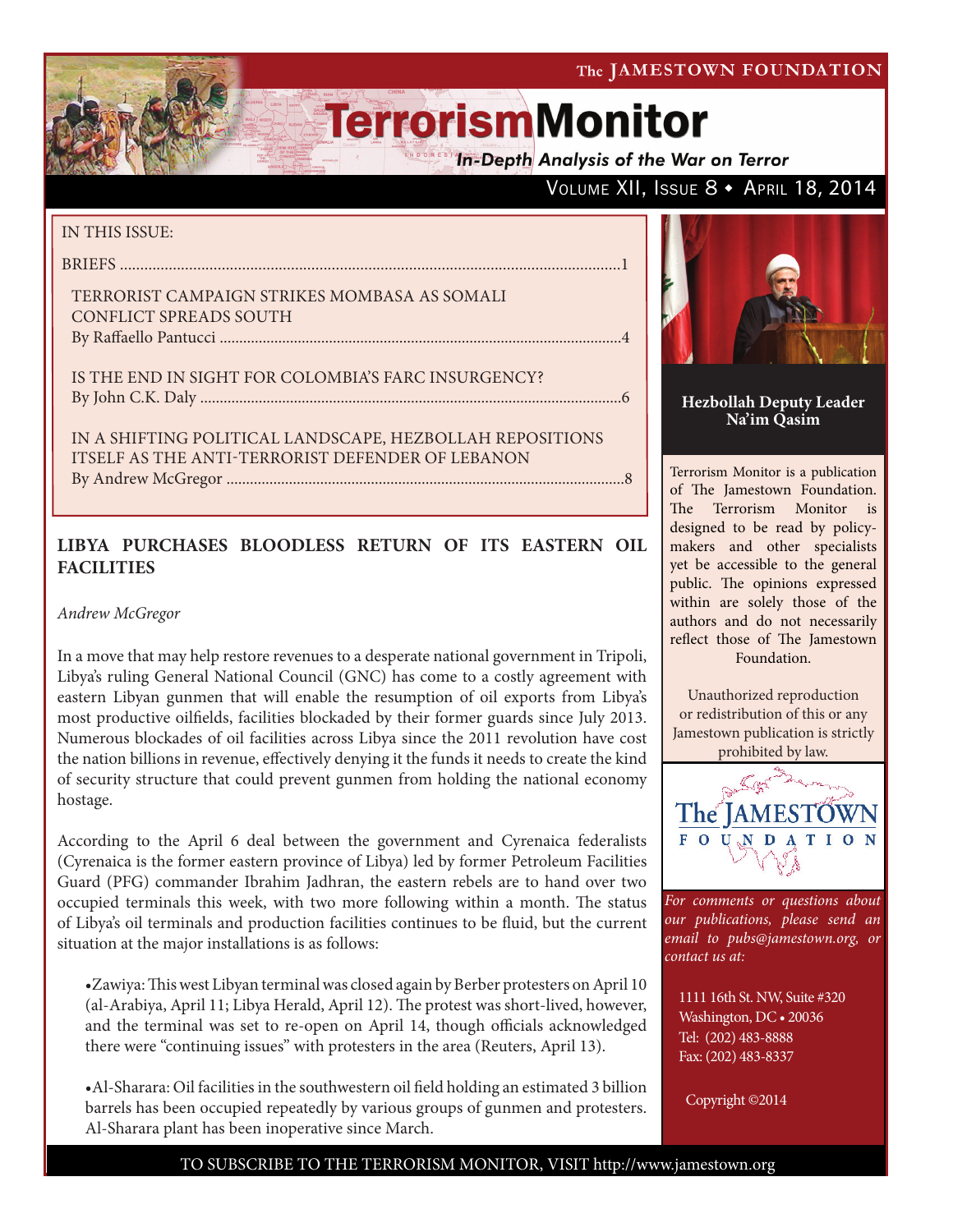# TerrorismMonitor Volume XII + Issue 8 + April 18, 2014

•Hariga: This terminal is open and loading tankers after the PFG took control of the port on April 9. Libya's National Oil Company (NOC) lifted the force majeure the next day (LANA [Tripoli], April 10). Hariga has a capacity of 110,000 bpd.

•Zuwaytinah: This terminal is set to re-open, but was recently still in the hands of supporters of Ibrahim Jadhran.

•Ras Lanuf: This terminal is still blockaded, but is set to be turned over to the government within a month.

•Al-Sidr: Libya's largest terminal, with a daily capacity of 450,000 bpd, remains occupied but is set to re-open within a month.

•Al-Buri and al-Jurf: These oilfields off western Libya's Mediterranean coast continue to function without interruption.

Jadhran's official demands included autonomy for Cyrenaica, a greater share of oil revenues and an investigation into corruption in the Libyan oil ministry. While the GNC agreed to the investigation, there were no commitments on the other issues (al-Jazeera, April 11).

The secret negotiations behind the agreement nearly broke down at one point, with Jadhran having apparent difficulty in persuading his lieutenants to support a deal. Seven members of Jadhran's Cyrenaican Political Bureau resigned to protest Jadhran's monopolization of the talks (*al-Sharq al-Awsat*, April 6). The Bureau is an unelected body that has positioned itself under Jadhran's leadership as the administration of an autonomous Cyrenaica (or Barqa in Arabic), though the movement has backed off somewhat from earlier talk of outright secession. Jadhran appears to have jeopardized his local popularity with his failed attempt to arrange the covert sale of eastern Libyan oil by means of a North Korean flagged tanker in early March.

According to pan-Arab daily *Al-Sharq al-Awsat*, the agreement also contained secret clauses calling for the formation of a committee to supervise a referendum on federalism in Cyrenaica, the return of state institutions to the region and a more equitable distribution of national oil revenues. These clauses are supposedly contingent on both parties implementing the present agreement without delay or further amendment (*al-Sharq al-Awsat*, April 10). Much of the agreement appears to be financial in nature, however, with Tripoli pledging an undisclosed sum of money to cover the "back pay and expenses" of the former Petroleum Facilities Guards who took control of the facilities they were supposed to guard last July (al-Jazeera, April 11). The cash payments and amnesties behind the deal are unlikely to help discourage future occupations and blockades, leaving the national economy in the hands of any of the hundreds of armed groups in Libya ready to seize part of the nation's poorly protected energy-producing infrastructure.

In a televised video statement from Tripoli's Hadba Prison, Sa'adi al-Qaddafi, the recently extradited son of the late Libyan leader, claimed that he had been working through intermediaries with Ibrahim Jadhran to sell Cyrenaican oil on the international market in order to purchase weapons and equipment for Libya's remaining Qaddafists. Jadhran immediately refuted the damaging allegations on his own TV station while indicating he would sue those involved in broadcasting Sa'adi's statement (Libya Herald, April 2). No evidence was provided to support Sa'adi's statement from prison, which comes at a time when a relatively powerless government is interested in discrediting one of its most powerful opponents.

The oil blockades have crippled Libyan efforts at reconstructing the state and re-imposing national security. Oil exports account for nearly all government revenues and their disruption has threatened the government's ability to meet its payroll as well as various subsidies based on oil revenues. Most importantly, it prevents the GNC from building a national army capable of enforcing its writ. Though there is discussion of Moroccan and/or Turkish involvement in training a new army, the army's current powerlessness was best displayed when the Zintan militia controlling Tripoli's airport seized an incoming shipment of weapons destined for the Libyan national army (*Los Angeles Times*, April 13).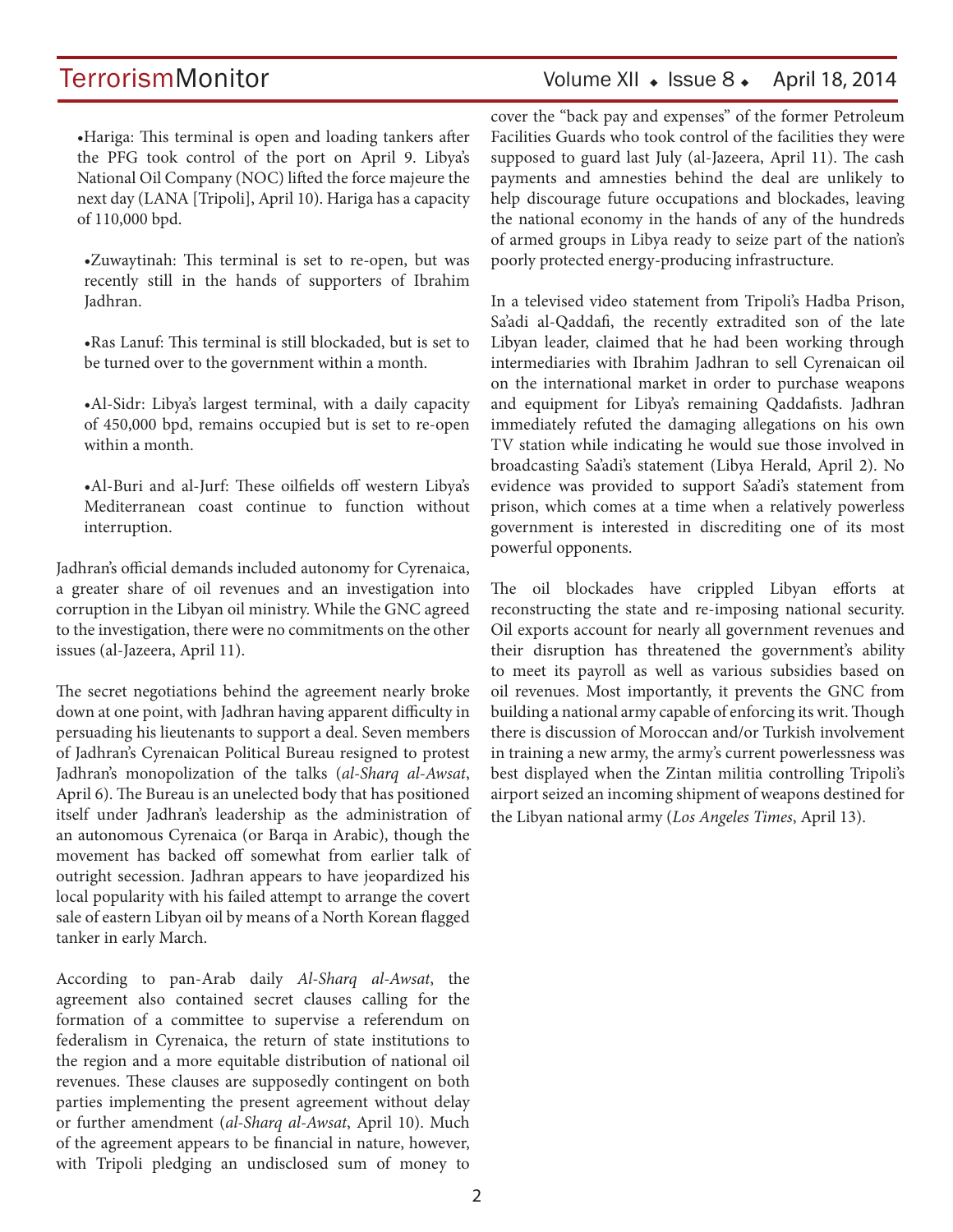### **IS RESOLUTION CLOSE IN NORTHERN IRAQ'S PIPELINE WAR?**

#### *Andrew McGregor*

Baghdad is worried about the political and economic consequences that could follow energy sales conducted independently of the central government, which insists it has the right to control all Iraqi oil sales and the distribution of energy revenues according to the Iraqi constitution. The administration of Kurdish northern Iraq, the Kurdistan Regional Government (KRG), interprets the constitution differently, claiming it has the right to sell oil without the consent of the central government in Baghdad. According to Iraqi deputy prime minister Hussein al-Shahristani, "The most prominent challenge is that we have not reached a national agreement to extract and market oil from all of Iraq's territory… We have a grey area - we do not know how much oil the [Kurdistan] region is extracting, what price they are selling at and where the revenue goes" (Fars News Agency [Tehran], April 14). With the KRG now pumping oil directly to Turkey through a converted gas pipeline and the central government withholding budget transfers to the north, there is still some optimism that Baghdad and Erbil will come to a mutually profitable agreement to avoid economic and political collapse.

Iraqi prime minister Nuri al-Maliki is determined to assert Baghdad's control over national oil revenues and is resolutely opposed to Kurdish attempts to make their own deals with foreign consumers like Turkey (*al-Sharq al-Awsat*, April 8). To enforce the central government's role, al-Maliki's government suspended Kurdistan's annual budget allocation – a loss of billions of dollars to a government that may be pumping oil, but is not yet making any money from it due to Baghdad's threats to launch legal action against anyone purchasing oil it considers to have been "smuggled" from Iraq.

After signing six energy contracts with Turkey in December, KRG authorities opened the flow of crude oil through a new pipeline to the Turkish port of Ceyhan in late December 2013 (Xinhua, January 2). Shipping 300,000 bpd through the pipeline to start, the oil is being stored for now at the Ceyhan terminal rather than being sold and shipped abroad as Turkey refuses to allow its sale without Baghdad's approval. The new pipeline (actually a converted natural gas pipeline) connects the Taq Taq oilfield operated by Anglo-Turkish Genel Energy to the Kirkuk-Ceyhan pipeline at the Fishkabur pumping station near the Kurdish border, thus bypassing the regions affected by sabotage on the Baghdadcontrolled Kirkuk-Ceyhan line and enabling the KRG to stop

# Volume XII · Issue 8 · April 18, 2014

the piecemeal export of oil by tanker truck (Reuters, April 17). The KRG announced plans in October 2013 to build a second pipeline to Turkey within two years that will ship one million bpd to Turkey (Bloomberg, November 8).

Turkey has proposed that revenues from the sale of oil shipped through this proposed pipeline and the existing pipeline that opened in January be handled by a Turkish state bank that will distribute funds according to the formula in the Iraqi constitution that calls for an 83 percent share to Iraq's central government and a 17 percent share to the KRG (Xinhua, January 2; Rudaw, February 12, 2013). Turkey has emphasized its wish to conduct all such dealings with transparency, but Baghdad still favors full control over oil exports with revenues being deposited to the Development Fund for Iraq account in New York, as is the current practice. Ankara's role in allowing shipments of Kurdistan-sourced oil to Turkish facilities without the consent of the Baghdad government indicates Turkey's eagerness to diversify its energy sources (particularly its strategically dangerous overreliance on Russian natural gas) and its intention of pursuing a deepening economic relationship with Iraqi Kurdistan that has both economic and security payoffs.

Baghdad's suspension of government transfers to Kurdistan to punish its independent oil policy brought an angry response from KRG president Masoud Barzani earlier this month:

I consider depriving the Kurdistan Region of means of livelihood to be a declaration of war. It could be a crime that is worse and more dangerous than shelling Halabjah with chemical weapons. We will wait for the outcome of [U.S.] mediation, but I say for sure that the region will not remain silent on this measure if it continues and will not stand idly by. We have a program and a plan that we will implement (*al-Hayat*, April 5).

In a recent meeting with the head of the Democratic Socialist Group in the EU parliament, President Barzani maintained that the main problem in Iraq was not the oil issue or the failure to pass a national budget, but was rather Baghdad's insistence on making the Kurds "followers" rather than "partners" (National Iraqi News Agency [Baghdad], April 7). Kurdistan's economic security adviser, Biwa Khansi, warned that further delays in oil shipments to Turkey would "negatively affect economic relations between Iraq and Turkey" as well as threaten development projects and the ability to form a workable state budget (National Iraqi News Agency [Baghdad], April 12).

Oil flow through the main Kirkuk-Ceyhan pipeline ceased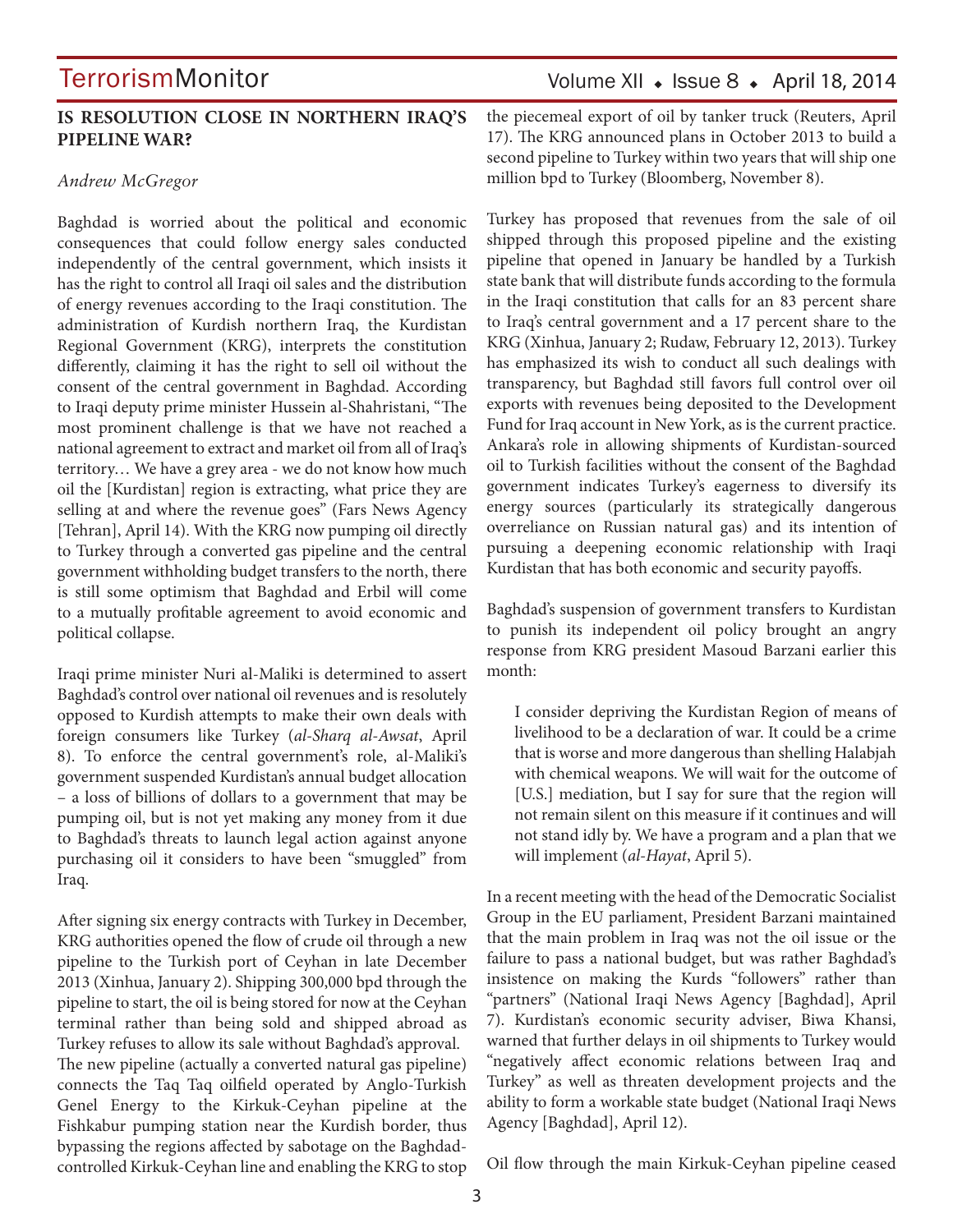on March 2, when suspected Islamist militants blew up part of the line in the Ayn al-Jahash desert of northwestern Iraq, a region where anti-government Sunni militants are active. Since then, saboteurs have struck the line three more times and have mounted deadly attacks on repair crews sent to fix the damage (*Hurriyet* [Istanbul], April 1). Military escorts have failed to prevent such attacks and there is little reason to believe Iraqi claims that the pipeline will be back in action within days (Reuters, April 10). Controlled by the Iraqi central government, the Kirkuk to Ceyhan pipeline carries about 20 percent of Iraq's total oil exports. Nineveh governor Ethel al-Nujaifi admitted that security forces in his governorate were "powerless" to provide the protection necessary to enable repair crews to bring the pipeline to Turkey back online (Zawya [Dubai], April 13). Baghdad is looking to export over one million bpd through the Kirkuk-Ceyhan pipeline by the end of the year and is also looking to build a new 200 kilometer pipeline to Turkey to help expand exports (al-Arabiya, April 9).

TerrorismMonitor Volume XII + Issue 8 + April 18, 2014

# **Terrorist Campaign Strikes Mombasa as Somali Conflict Spreads South**

### *Raffaello Pantucci*

Kenyan authorities in the coastal city of Mombasa arrested two individuals on March 17 as they drove a vehicle laden with explosives into the city. Authorities believed that the two men were part of a larger cell of 11 who were planning a campaign of terror that would have culminated in the deployment of a "massive" VBIED (vehicle-borne improvised explosive device) against "shopping malls, beaches or tourist hotels" (Capital FM [Nairobi], March 17; Standard [Nairobi], March 17; March 20). A day later, Ugandan authorities announced they had heightened their security in response to a threat from al-Shabaab aimed at fuel plants in the country (*Africa Report*, March 19).

The VBIED was built into the car, with ball bearings and other shrapnel welded into its sides and a mobile phone detonator wired to the device (Standard [Nairobi], March 20). The men were also caught with an AK-47, 270 rounds of ammunition, six grenades and five detonators (Capital FM [Nairobi], March 18). The suspects, Abdiaziz Abdillahi Abdi and Isaak Noor Ibrahim, were both born in 1988, with Abdiaziz allegedly "a cattle trader and renowned navigator of old caravan trade routes based in Garissa town," while Noor was described as "a long distance truck driver or conductor who often travelled to South Sudan through Uganda" (Standard [Nairobi], March 23). Their ethnicity was unclear with conflicting reports in the press, though the names suggest a Somali heritage, with Abdiaziz in particular being identified as a member of the Degodia, a sub-clan of the Hawiye of Somalia (Standard [Nairobi], March 23).

Later leaked reports indicated that another possible target was the Mombasa International Airport (Standard [Nairobi], March 23). On January 16, a bomb went off at Jomo Kenyatta International Airport in Nairobi. Initially dismissed as a light bulb blowing up, authorities later admitted an IED had caused the explosion in a bin in the airport and reported capturing a car with further explosives onboard after a shootout near the airport. One man was killed in the gunfire and four others were subsequently charged in connection to the plot. One of those charged, Ilyas Yusuf Warsame, was identified by his lawyers as being accredited as a third secretary at the Somali Embassy in Nairobi (AP, February 4).

Authorities claimed to have been tracking a larger cell of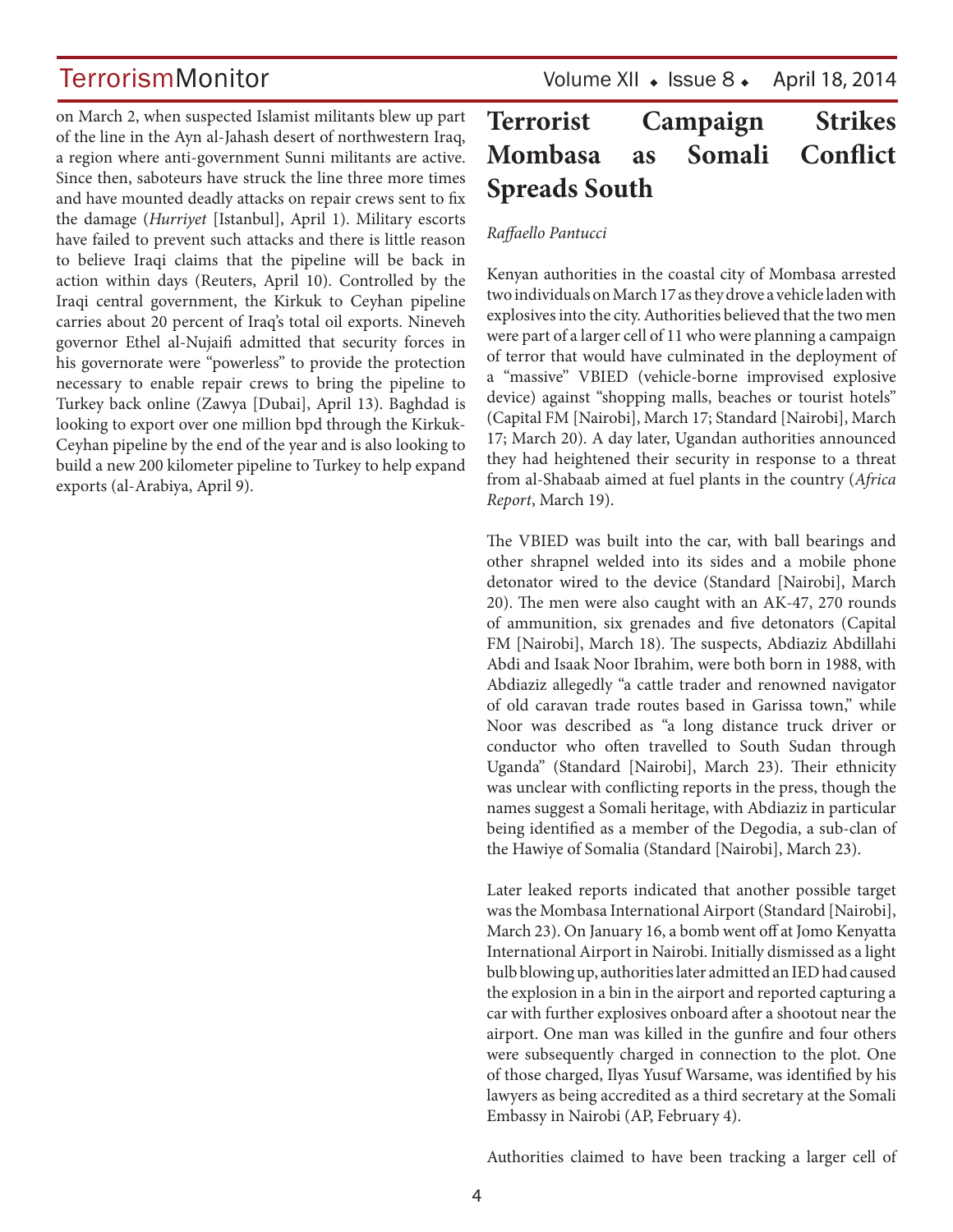individuals targeting Mombasa for around a month prior to the arrests with international assistance. One senior intelligence officer told the Kenyan press that five of the group had gone to Nairobi and the rest to Mombasa. The group allegedly included "foreign fighters" described as members of al-Qaeda in the Arabian Peninsula (AQAP) by the Kenyan press (Standard [Nairobi], March 23). Official accounts around the plot were somewhat undermined by a report that Kenyan police had initially kept the VBIED parked outside their headquarters after seizing the vehicle without realizing it had a live device wired up within it (*Daily Telegraph* [London], March 19).

There is little independent corroboration of the international connection to the plot, though one name to appear repeatedly in the press was Fuad Abubakar Manswab, a Nairobi-born man connected by authorities to a number of plots in the past. Most notably, Manswab was arrested and charged alongside Briton Germaine Grant in Mombasa in December 2011. The two were accused of being involved in a bombing campaign in the city that was directed by Ikrima al-Muhajir, a Somalia-based al-Shabaab leader with close ties to al-Qaeda (for Ikrima, see Militant Leadership Monitor, November 2013). Manswab jumped bail in that case and a year later was almost killed in a shootout with Kenyan authorities in the Majengo neighborhood of Mombasa. Two others were killed in the confrontation with authorities and a cache of weapons uncovered, though Manswab managed to escape by jumping out a window with bullet wounds in his shoulder (*Star* [Nairobi], June 12, 2013). The group was alleged by prosecutors to have been plotting to free other al-Qaeda and al-Shabaab prisoners being held in Mombasa, as well as launching a series of assassinations of security officials and grenade attacks on bars (*Daily Nation* [Nairobi], October 30, 2012). Manswab was later reported to have joined al-Shabaab in Somalia (*Star* [Nairobi], June 12, 2013).

This targeting of Mombasa comes as a popular radical preacher was mysteriously gunned down in the street. Shaykh Abubakar Shariff Ahmed (a.k.a. Makaburi) was gunned down alongside another man as he left a courtroom within the Shimo la Tewa maximum security prison (*Daily Nation* [Nairobi], April 1). Long reported by official and media sources to be close to al-Shabaab, Makaburi was on U.S. and UN sanctions lists for his connections via funding and support to terrorist networks in East Africa. [1] He had also been connected to the transit of over 100 British nationals to join al-Shabaab, including the elusive Samantha Lewthwaite and Germaine Grant (*Daily Mail*, April 2). Close to slain radical clerics Shaykh Aboud Rogo and Shaykh Ibrahim Ismael, Makaburi was the leader of the radical Masjid Shuhada (Martyrs Mosque), previously known as the

# Volume XII  $\bullet$  Issue 8  $\bullet$  April 18, 2014

Masjid Musa. Similar to events in the wake of the deaths of the other two clerics, rioting broke out in Mombasa, though local authorities repeatedly called for calm and the violence was markedly less than in the wake of the deaths of the other clerics (Kenyan Broadcasting Corporation, April 2).

Following Makaburi's death, another controversial cleric known as Shaykh Amir (a.k.a. Mahboob) took control of the mosque and called for "total war against non-Muslims" to a packed house (The People [Nairobi], April 8). Sectarian violence was already visible in Mombasa prior to Makaburi's death, when gunmen tied to the Masjid Shuhada by the Kenyan press were accused of opening fire on a mass in the Joy in Jesus church in the Likoni district, killing seven (*Star* [Nairobi], March 23). The attackers attempted to go on to target another local church, but dropped the necessary ammunition before they got there (*Daily Nation* [Nairobi], March 23). The attack on the church was believed to be a reaction to a police raid on the Masjid Musa in early February in which two youths from the mosque and a policeman were killed. Among the 129 people arrested in the raid, police claimed to have arrested an individual alleged to be close to the late al-Qaeda in East Africa leader, Fazul Abdullah Mohammed. (*Daily Nation* [Nairobi] February 4).

At present, tensions remain high in the city and the government seemed to have responded to the recent spike in trouble with mass arrests and the threatened deportation of foreign nationals. A day prior to Makaburi's shooting, some 657 people were arrested in sweeps in Eastleigh, a mostly Somali neighborhood in Nairobi, as part of the government's response to grenade attacks on restaurants in the city that killed six (*Daily Nation* [Nairobi], April 1). A week after Makaburi's death, some 4,000 Somalis were reportedly being held in Nairobi's Kasarani stadium as authorities sifted through who was a Kenyan and who was not (Standard, [Nairobi], April 8). Interior Minister Joseph Ole Lenku stated that 3,000 had been detained, with 82 deported to Mogadishu (AFP, April 10). On April 12-13, Mombasa police rounded up 60 foreign suspects as part of an ongoing operation (KTN TV [Nairobi], April 13).

This focus on foreigners, however, may be a distraction from the larger problem of radicalization in Kenya, epitomized by the goings on around the mosques in Mombasa where there is evidence of connections to Somalia through Somali youth attending the mosque and connections through preachers like Makaburi, but it is not as clear that it is a solely foreign problem. The connection between the mosque and the community around it in Mombasa and foreign elements (including a trio of Algerian, Belgian and French nationals deported to Belgium on charges of being part of a Belgian-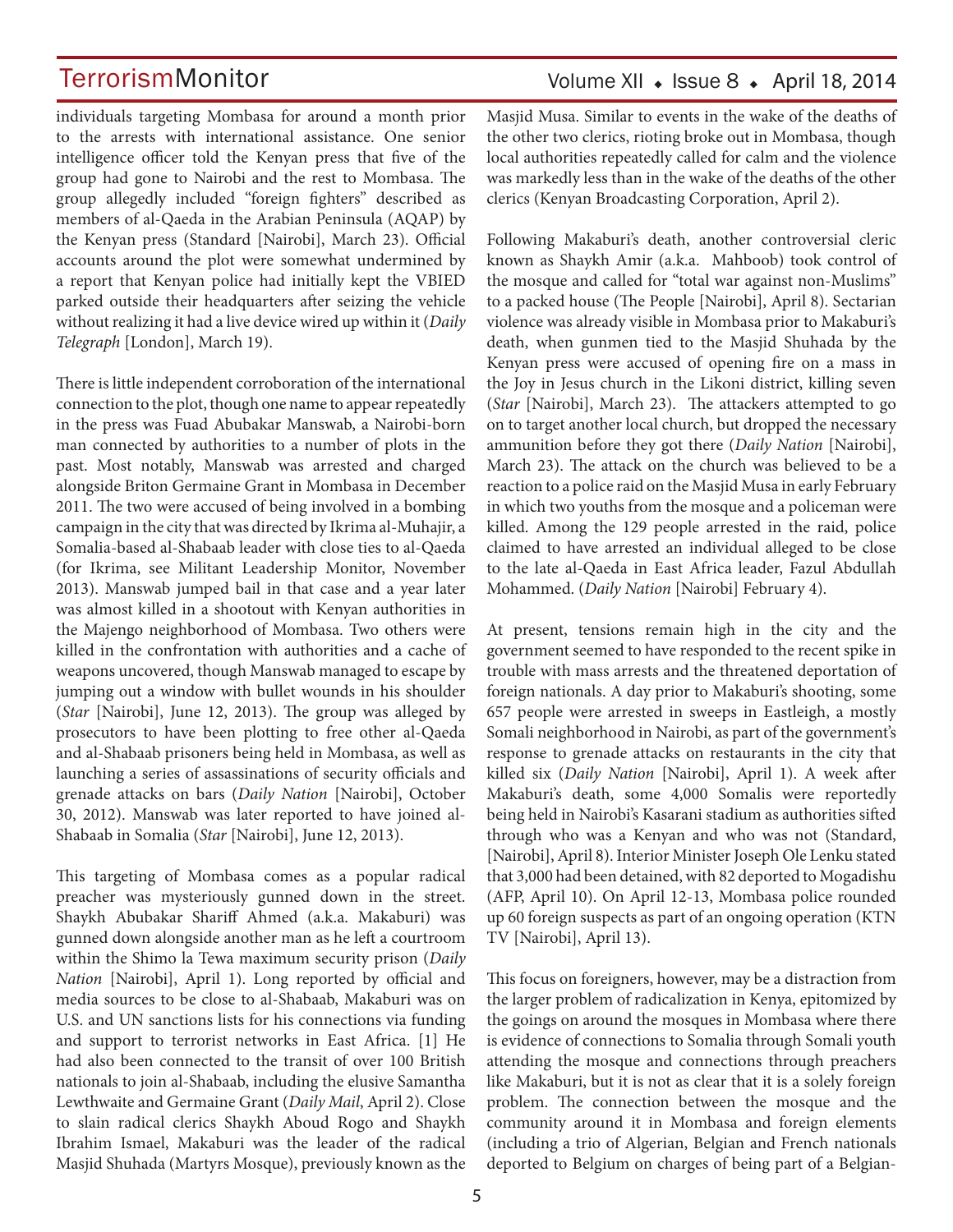based network sending people to fight in Syria and Somalia) and reports of possible plotting in Uganda all highlight how these problems in Mombasa could have an international dimension (AFP, March 23; *Africa Report*, March 19).

*Raffaello Pantucci is a senior fellow at the Royal United Services Institute (RUSI) and the author of the forthcoming We Love Death as You Love Life: Britain's Suburban Mujahedeen (Hurst/Columbia University Press).*

Note

1.http://www.treasury.gov/press-center/press-releases/ Pages/tg1630.aspx; https://www.un.org/News/Press/ docs/2012/sc10748.doc.htm.

# **Is the End in Sight for Colombia's FARC Insurgency?**

*John C.K. Daly* 

Colombia's Marxist Fuerzas Armadas Revolucionarias de Colombia (FARC) began its armed struggle in 1964. Fifty years later, FARC representatives and Colombian government officials are negotiating in Havana in peace talks initiated in 2012 by Colombian President Juan Manuel Santos. Santos, facing reelection in May, is promoting a negotiated end to the world's longest civil war, remarking: "Hopefully by the end of the year, we will have this deal done" (*The Guardian*, March 16).

Santos rose to prominence as minister of defense in the right wing administration of President Álvaro Uribe (2002- 2010). He later infuriated his former mentor after being elected president in June 2010, when he declared Venezuelan President Hugo Chávez to be his "new best friend" and then two years later began peace talks with FARC. Following exploratory talks, the two sides reached agreement on six key agenda points. Two of the six agenda items have been settled: political participation and agrarian reform.

FARC said it was participating in the talks to embrace "the immense clamor for peace from different sectors of Colombia…" [1] The reality, however, is a growing awareness in FARC's decimated leadership that, after fifty years of armed struggle, its original Marxist hopes of overthrowing the Colombian government and its U.S. funded military remain as distant as ever. The movement's ideological purity has been sullied by involvement in the lucrative drug trade and a policy of kidnapping for ransom has also alienated many Colombians. Furthermore, FARC is losing members; at its height in 2002, FARC could field 18,000 guerrillas (*The Economist*, July 7). Current estimates suggest FARC can field only 8,000 fighters (*El Nuevo Herald* [Miami], March 26). A peace agreement would allow FARC to contest elections, where the movement might have some success in the still disaffected countryside.

Santos has been criticized by opposition presidential candidates for his decision to negotiate with FARC rather than defeat them militarily. Candidate Óscar Iván Zuluaga said, "I'm in favor of a negotiated peace but we have to set conditions" (*The Miami Herald*, April 4). Enrique Peñalosa, another candidate remarked, "I fully support the negotiations in Havana, but it is good to remember that one of the characteristics of these negotiations is that there is no truce" (La F.M. [Bogotá], April 10). Ex-president Uribe is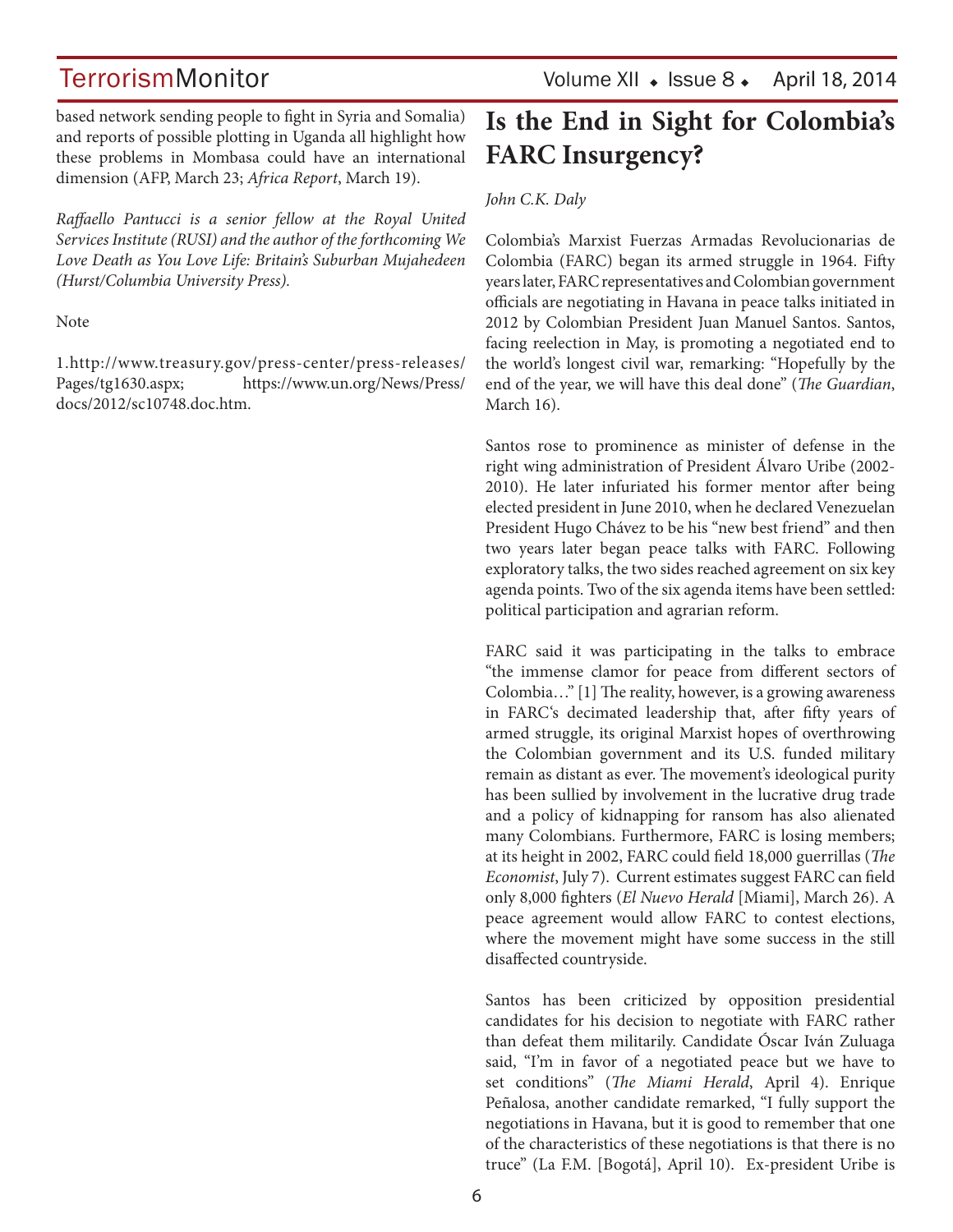# Volume XII  $\bullet$  Issue 8  $\bullet$  April 18, 2014

also critical of his former *protégé*, insisting that FARC agree to a ceasefire prior to talks continuing (*Colombia Opina*, April 4).

Seeking to project a tough image, President Santos said on March 30 that military offensives against FARC would continue "until the time we get these (peace) agreements" (*El Espectador* [Bogotá], March 30). Peace is popular; a 2012 poll taken shortly after the peace talks began reported that 77 percent of respondents approved of the negotiations. [2]

The human cost of FARC's fifty-year campaign has been immense. On July 24, 2013, Colombia's government truth commission issued a 434-page report entitled *¡Basta Ya! Colombia: memorias de guerra y dignidad* (Enough! Colombia: Memories of War and Dignity). The report estimated that 220,000 Colombians were killed during Colombia's 54-year civil conflict. [3] The Colombian government reports that the conflict has additionally produced nearly 3.5 million internally displaced people (IDPs). [4] Colombia's National Planning Department believes that after a peace agreement, the Colombian economy would grow by an additional one to two percent annually. [5]

Many obstacles remain as skirmishing continues. On April 8 four people died in a dawn ambush in Cartagena del Chaira, with Santos calling the attack "the vile product of this senseless war that we are striving to end" (*Prensa Libre*  [Guatemala City], April 8). Two days earlier, suspected FARC guerrillas from the Jacobo Arenas Front dynamited a stretch of the Pan-American Highway between Santander de Quilichao and Mondomo in Cauca department (*El País*  [Cali, Colombia], April 1).

One of the more intractable negotiating issues is Colombia's illegal drug cultivation and trafficking, with both sides being disingenuous. Washington is in no doubt of FARC's participation; on March 22, 2006 the U.S. Department of Justice unsealed an indictment issued by a federal grand jury in the D.C. District Court that charged 50 FARC leaders with importing more than \$25 billion of cocaine into the United States and other countries. [6]

Pablo Escobar's former mistress, Virginia Vallejo, claimed during a 2007 interview that the late drug kingpin idolized Uribe and that Uribe granted dozens of licenses for runways and hundreds of permits for planes and helicopters during the period 1980-1982, when Uribe was Colombia's civil aviation director. This provided the infrastructure on which Colombia's drug trade was built. Vallejo asserted, "Pablo used to say that if it weren't for that 'blessed little boy,' we would have to swim to Miami to get drugs to the *gringos*" (*El*  *País* [Miami], October 14, 2007).

Vallejo's credibility is underlined by the fact that on July 18, 2006, the U.S. Drug Enforcement Agency flew her to Miami to testify in drug cartel cases. The United States subsequently granted Vallejo political asylum on June 3, 2010 and her assertions bolstered a 1991 "confidential" intelligence report from U.S. Defense Intelligence Agency officials in Colombia that stated Uribe was a "close personal friend of Pablo Escobar" who was "dedicated to collaboration with the Medellín cartel at high government levels." [7]

Hurdles remain, among them a definitive agreement on land reform. In commenting on the Havana talks, FARC negotiating team member Commandante Ricardo Téllez (a.k.a. Rodrigo Granda) noted that land is increasingly concentrated in the hands of the wealthy and five percent of landowners now own 87 percent of the country's acreage (*El Telégrafo*, [Paysandú, Uruguay], April 6). A major concern for Téllez is that Santos "lacks greater political will" to impose a settlement on the "enemies of peace," among whom he lists Uribe. Téllez suggests that these opponents are "grouped on the far right and still powerful, even though they are just a minority that profits from war and wants to continue it" (*El Espectador* [Bogotá], April 6).

While any deal reached could provide an important accomplishment for FARC leaders to showcase to their rank and file, enforcing a peace accord throughout FARC's ranks will face the problem of a centralized command and control structure that has been weakened by more than a decade of government offensives.

For his part, Santos has to maintain an image of toughness as he negotiates. During an April 10 interview, Santos said he knows "more or less" where FARC leader Rodrigo Londoño is hiding, commenting, "I'm not going to say I would take the decision [to kill Londoño] or not take it, but I think that at this stage of the process I'd think twice" (La F.M. [Bogotá], April 10).

On February 28 FARC lead negotiator Iván Márquez said they were asking the United States to the talks to speed up the process because "Washington was making all the important decisions anyway." He continued, "We are discussing a matter of interest to the United States… The U.S. government is determining whether anything actually happens here or not, so we'd like to talk to the U.S. government ... We would reach an agreement soon" (Reuters, February 28).

Pre-presidential election polls in Colombia indicate that the Colombian population is overwhelmingly in favor of peace.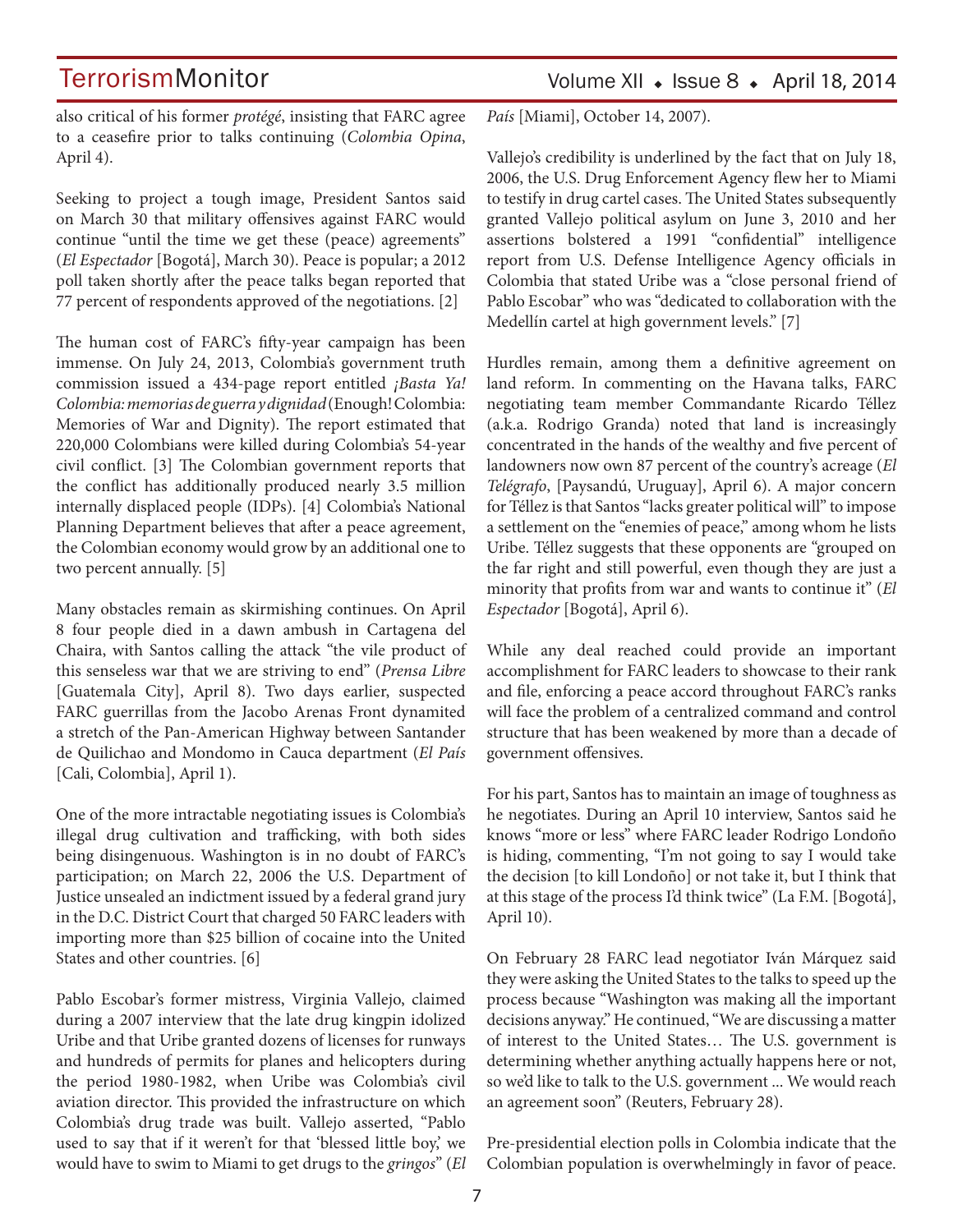TerrorismMonitor Volume XII + Issue 8 + April 18, 2014

Whether the pragmatic compromise necessary to achieve a final peace agreement will be derailed by political posturing remains to be seen, but on May 25 the Colombian electorate will deliver their mandate.

*Dr. John C. K. Daly is a Eurasian foreign affairs and defense policy expert for The Jamestown Foundation and a nonresident fellow at the Central Asia-Caucasus Institute in Washington DC.*

Notes

1. "Abriendo senderos hacia la paz," Comunicados, Secretariado del Estado Mayor Central de las FARC-EP, Montañas de Colombia, November 19, 2012.

2. "QAP Colombia Opina 2012-2013: Especial proceso de paz," Ipsos Study no. 9103, 2012.

3. *¡Basta Ya! Colombia: memorias de guerra y dignidad*, Bogotá: Centro de Memoria Histórica, 2012, pp.434.

4. "A refugee in their own country – the fate of the Colombian IDPs," United Nations Regional Information Centre for Western Europe, Brussels, 2014, http://www.unric.org/en/ colombia/27002-a-refugee-in-their-own-country-the-fateof-the-colombian-idps-.

5. "Weekly review of the Colombian economy," September 23-27 2013, U.S. Embassy, Bogotá, http://usbusinessopportunities-embassybogota.com/2013/09/30/weeklyreview-of-the-colombian-economy-september-23-27/.

# **In a Shifting Political Landscape, Hezbollah Repositions Itself as the Anti-Terrorist Defender of Lebanon**

*Andrew McGregor* 

The growing perception in the Arab Middle East that Syria's military has recently gained the upper hand in Syria's civil war over an armed opposition that includes a number of politically dangerous extremist groups is leading to a number of new diplomatic initiatives aimed at resolving the Syrian crisis in a manner that will ensure security and stability for its neighbors. In Damascus there is a new confidence, with preparations underway for presidential elections in July and the war expected to finish by the end of the year. In the Hezbollah headquarters in southern Beirut, movement leaders are working on efforts to overcome the party's politically-damaging military intervention in Syria by repositioning Hezbollah as Lebanon's first line of defense against Syrian-based jihadists and terrorists. According to Hezbollah leader Sayyid Hassan Nasrallah, "The problem in Lebanon is not that Hezbollah went to Syria, but that we were late in doing so" (al-Jazeera, March 29).

#### **Intervention in Syria**

Hezbollah entered the Syrian conflict in 2012 by sending small numbers of fighters to protect the Shrine of Sayida Zaynab (revered by Shi'ites) in south Damascus. The Hezbollah deployment escalated sharply in April 2013 as the movement played a major role in the battle for al-Qusayr (al-Jazeera, April 6).

Militarily, the movement has had a number of notable successes in Syria in recent weeks, ranging from the mid-March capture of the rebel stronghold at the strategically vital town of Yabroud, close to Lebanon's Beka'a Valley, to the April 9 capture of the Syrian border town of Rankous, part of an effort to consolidate control of the Damascus to Homs highway. Both operations were conducted in cooperation with forces of the Syrian national army. These successes permit Hezbollah and the Lebanese military an opportunity to secure the Syrian-Lebanese border from further suicide bombings and other attacks by Sunni jihadists operating in Syria. Syrian opposition forces crossing the Lebanese-Syrian border are already restricted to using the most difficult mountain routes to cross the frontier (*al-Sharq al-Awsat*, April 11).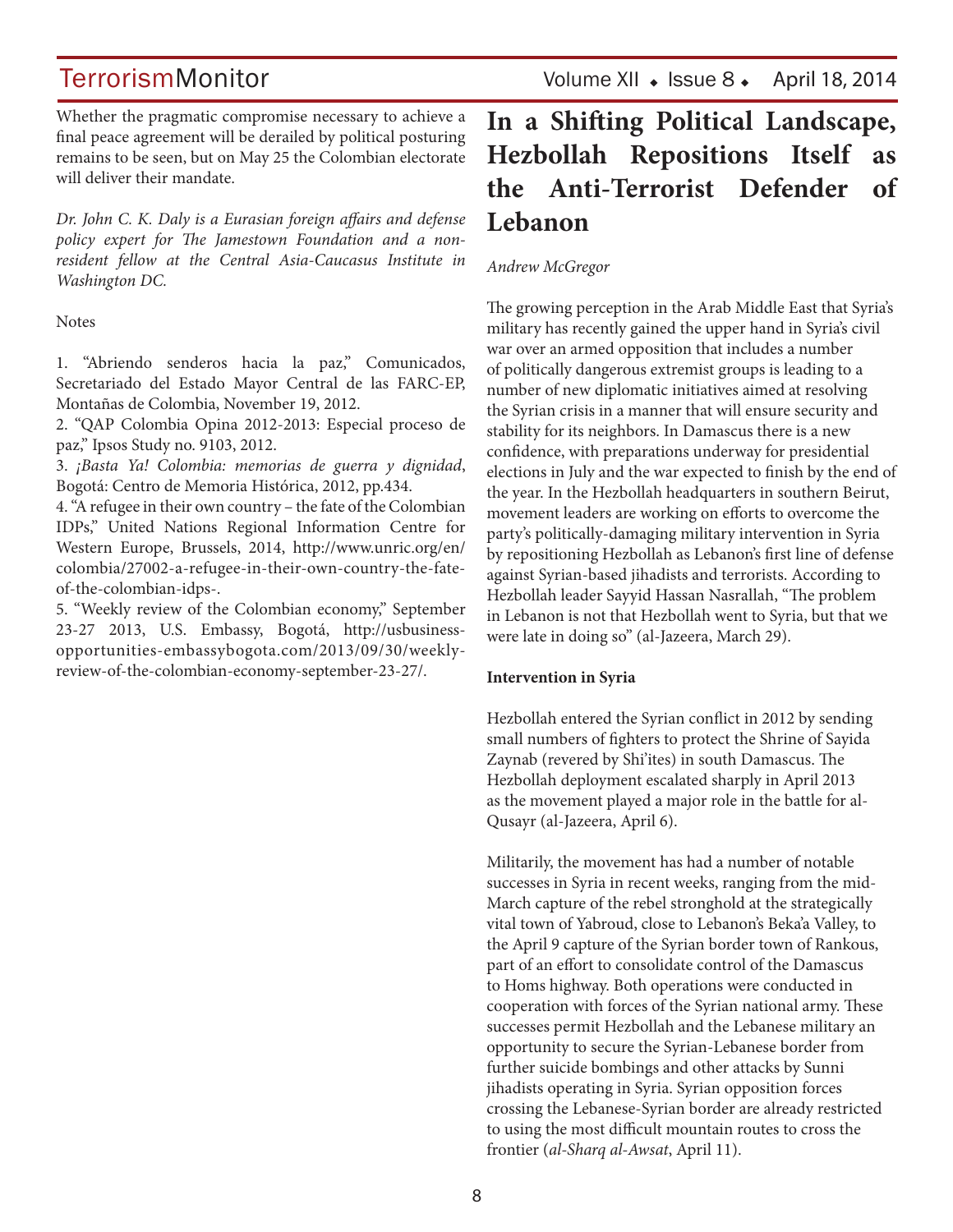Hezbollah is currently cooperating with the Lebanese Army in a security crackdown in the Beka'a Valley, home to a significant number of Shi'ites (*Daily Star* [Beirut], April 11). The region has witnessed numerous retaliatory attacks by Syrian opposition forces on Hezbollah operatives since the Hezbollah intervention began. There have also been a number of incidents of sectarian violence in northern Lebanon (particularly the port city of Tripoli) that the Lebanese Army is working to eliminate. Lebanese security forces have also warned of a recent infiltration by al-Nusra Islamist fighters into the Palestinian refugee camps in Lebanon, where they are able to avoid ongoing security sweeps and plan bombings within Lebanon and Syria (*Daily Star* [Beirut], April 3).

Hezbollah deputy leader Shaykh Na'im Qasim says the recent battles in Syria have left the international community with a choice:

Either have an understanding with Assad to reach a result, or to keep the crisis open with President Assad having the upper hand in running the country… America is in a state of confusion. On the one hand it does not want the regime to stay and on the other it cannot control the militants which are represented by ISIS and al-Nusra. This is why the latest American position was to leave the situation in Syria in a state of attrition (Fars News Agency [Tehran], April 10).

Elsewhere, Qasim has noted that Assad retains the support of Syria's religious minorities and suggests that political realities in the region must be addressed: "There is a practical Syrian reality that the West should deal with – not with its wishes and dreams, which proved to be false" (Fars News Agency [Tehran], April 12).

### **The Intervention and Hezbollah's Domestic Standing**

The former head of the opposition Syrian National Council, Dr. Burhan Ghalioun, predicts that Hezbollah will soon pull out of Syria due to heavy combat losses and growing dissent within the movement (*al-Watan* [Abha, Saudi Arabia], April 10). While possible, Ghalioun's prediction runs counter to Hezbollah's determination to preserve the Assad government for various reasons vital to the movement's future success and overlooks Tehran's importance in encouraging further Hezbollah operations in Syria. Nonetheless, Hezbollah has adapted its tactics to reduce battlefield losses by emphasizing reconnaissance and secure communications (AP, April 13).

# Volume XII  $\bullet$  Issue 8  $\bullet$  April 18, 2014

is a growing recognition within Lebanon and even his own movement of the necessity for Hezbollah's military intervention in Syria: "We do not face a problem with our people about our participation in Syria, on the contrary, there was a group that was hesitant, but it has settled its choice with us… I can say that some [anti-Assad] March 14 partisans support our involvement in Syria to protect Lebanon from terrorist *takfiri* groups" (*Daily Star* [Beirut], April 7).

Already strong in its military and social service divisions, Hezbollah is now seeking to expand its political influence in Lebanon beyond its representatives in parliament. Nonetheless, Hezbollah pulled out of Lebanon's national dialogue in March after President Michel Sulayman criticized the movement's involvement in Lebanon. Shaykh Na'im Qasim has stated that the movement will rejoin the talks only if four conditions are met:

•All parties must recognize that Israel is a threat to Lebanon

- •No single group can monopolize power in Lebanon
- •Political parties must resist linking the fate of Lebanon to the regional crisis

•Presidential and parliamentary elections must be held on schedule (*Daily Star* [Beirut], April 5).

Hezbollah has also emerged as a major player in the selection of a new Lebanese president. The candidate of the Christian Lebanese Forces Party (part of the anti-Syrian March 14 coalition), Dr. Samir Geagea, is a traditional opponent of Hezbollah and Syria (with the latter being behind his 11 years spent in solitary confinement in a windowless basement cell). However, Geagea is now seeking a more collaborative relationship with Hezbollah, which he insists should abandon its weapons and become a full-fledged political party. A former militia leader, Geagea does not agree with Hezbollah's argument that it must retain its weapons so long as the Lebanese Army is incapable of defending the nation against Israeli incursions:

They are not the ones to make that decision. Lebanon will be an effective state that makes decisions or it will cease to exist. They cannot make decisions on our behalf. Hezbollah cannot assume that weapons are the best way to protect Lebanon… Talking about resistance is no longer convincing… If you take a look at the military's weapons capabilities as it currently stands, the military is more than 50 times better armed than Hezbollah… The military's Special Forces (the Marine Commandos, Mountain Commandos and Strike Force) outnumber Hezbollah's Special Forces two

Hezbollah leader Sayyid Hassan Nasrallah believes there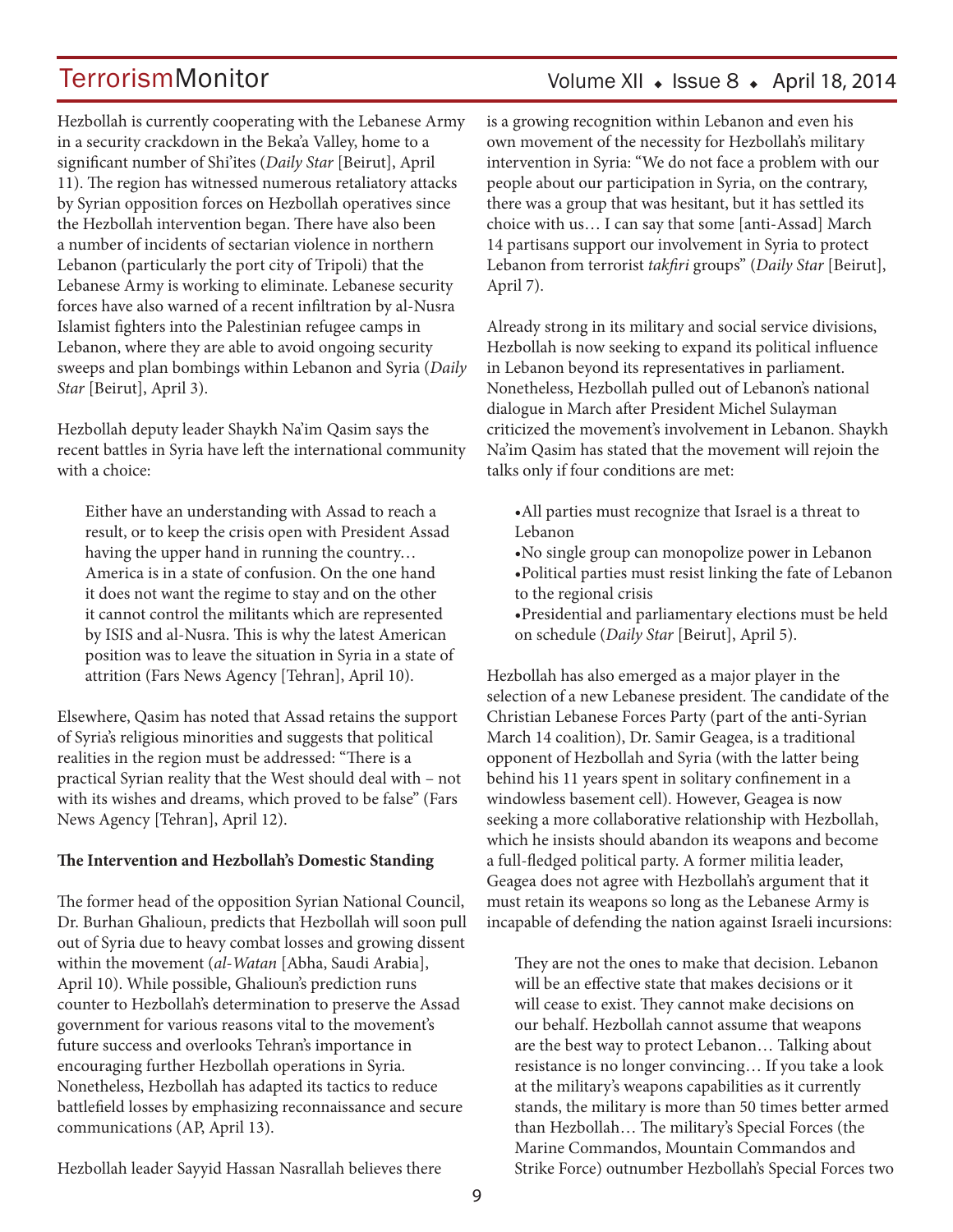to one or more. Hezbollah's constituency will be the greatest beneficiaries of a stable, secure state that will allow the Lebanese economy to recover and create new opportunities for development projects (*al-Sharq al-Awsat*, April 9).

Hezbollah, however, is supporting the as yet undeclared candidacy of Free Patriotic Movement (FPM) leader and former Lebanese Army commander General Michel Aoun for president (the office is restricted to Christians under Lebanon's national pact; Aoun is a Maronite Christian). The movement is expanding its political role in Lebanon by building alliances with the Shiite Amal movement and other elements of the pro-Syrian March 8 coalition (which includes both Hezbollah and the FPM). Sayyid Nasrallah insists his movement is seeking a "made-in-Lebanon" president, chosen without foreign interference (*al-Akhbar* [Beirut], April 8).

### **The Anti-Terrorist Agenda**

A generally pro-Hezbollah Beirut daily's description of the movement's current security role provides some idea of how Hezbollah is positioning itself as Lebanon's first line of defense against "*takfiri*" terrorists:

The Lebanese army cannot succeed in its current and future plans without at least moral support from Hezbollah. It would not be possible to eliminate terrorist and takfiri groups in Syria without the party. Security actors are aware of the important intelligence role played by the party in uncovering bombs and networks aiming to terrorise Lebanon and ignite strife. The party and its allies form a heavy political force, making it impossible to take any major national political decision against the party or without it (*al-Akhbar* [Beirut], April 11).

According to Sayyid Nasrallah, Hezbollah is not a substitute for the state, "even in the matter of resistance. When the state becomes capable and strong enough to defend Lebanon, we in the Resistance will go back to our schools and our universities and affairs" (*as-Safir* [Beirut], April 8). There are few signs, however, that anyone in the Hezbollah leadership believes that time is near. In the meantime, movement officials emphasize the movement's success in closing a number of car bomb factories threatening Lebanon during recent Hezbollah military operations in Syria's Qalamun region, close to the Lebanese border.

### **The Shifting Diplomatic Landscape**

There are indications that Iran and Saudi Arabia are

# TerrorismMonitor Volume XII + Issue 8 + April 18, 2014

beginning to develop contacts with the goal of eventual discussions on the Syrian issue (*al-Akhbar* [Beirut], April 9). Nasralllah has stated he supports reconciliation between the two nations (*as-Safir* [Beirut], April 8). Iran is reported to be proposing a ceasefire, the formation of a national unity government, gradual transfer of presidential powers to a national government and finally presidential and parliamentary elections (*al-Akhbar* [Beirut], March 31). There is little doubt that Hezbollah would welcome any steps towards finding a Syrian solution; the movement's participation in the conflict has come at an enormous human and financial cost to Hezbolllah's Lebanese constituency.

While the movement's leadership maintains support for their role in Syria is actually increasing, it is also clear that Hezbollah's commitment in Syria cannot be open-ended. While Nasrallah sees a turn-around in the fortunes of the Assad regime, he is also aware the conflict is entering a dangerous phase for his movement if no settlement is in sight: "In my opinion, the phase of bringing down the regime or bringing down the state is over… [The armed opposition] cannot overthrow the regime, but they can wage a war of attrition" (*as-Safir* [Beirut], April 7).

Hezbollah's relations with Egypt also appear to be thawing after a complete breakdown during the rule of former Egyptian president Muhammad Mursi. With the discredited Muslim Brotherhood out of the way, Egyptian Foreign Minister Nabil Fahmy met with Hezbollah MP and Industry Minister Hussein al-Hajj Hassan on March 20. Hassan is said to have explained Hezbollah's intervention in Syria as a response to the dangers posed by cross-border terrorism (*al-Akhbar*, March 31). While the groundbreaking meeting was far from an Egyptian endorsement of the movement, it did represent an important, if tentative, step towards improving relations and developing a more cooperative policy on the Syrian issue (Egypt opposes Hezbollah's military intervention). With Egypt working closely with Saudi Arabia, its main financial backer during the political transition, and Hezbollah working closely with the Iranian regime, further talks could be the beginning of a gradual reduction in the dangerous tension between the often overlapping Shi'ite and Sunni spheres of the Middle East.

#### **The Anti-Israeli Resistance**

Hezbollah is aware that its military commitment in Syria could be interpreted as an opportunity by the Israeli military and has therefore remained active along the border with Israel to demonstrate it can still mount operations against Israel while supporting the Assad regime within